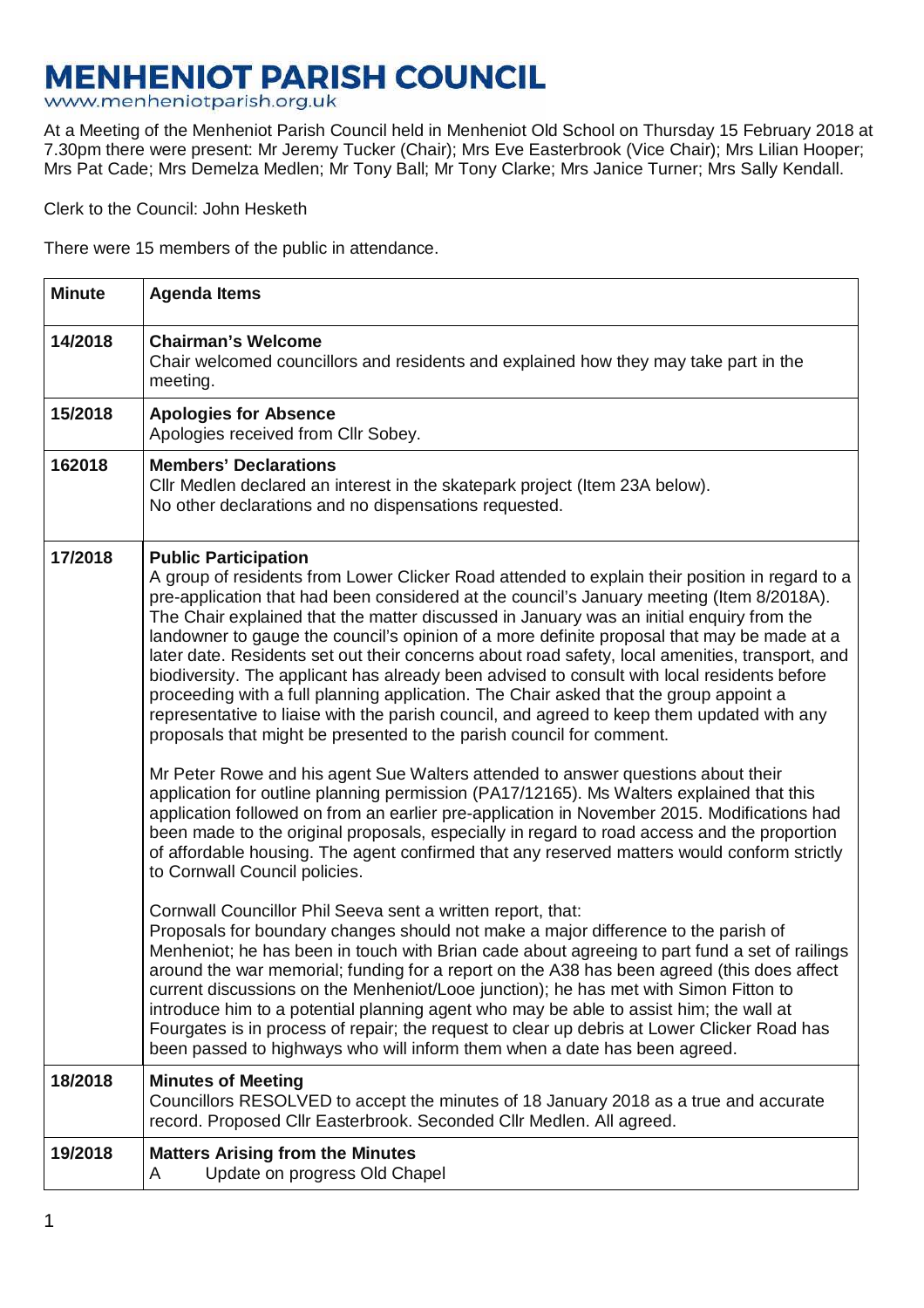|         | Clerk explained that he had published a notice on the parish board and on Facebook to<br>update residents that Cornwall Council was preparing to apply for a court order that would<br>enable it to carry out essential repairs and invoice the owner in their absence.                                                                                                                                                                                                                                                                                                                                                                                                                                                                                                                                                                                                                                                                                                                                                                                                                                                                                                                                                                                                                                                                                                                                                                       |  |  |  |  |  |
|---------|-----------------------------------------------------------------------------------------------------------------------------------------------------------------------------------------------------------------------------------------------------------------------------------------------------------------------------------------------------------------------------------------------------------------------------------------------------------------------------------------------------------------------------------------------------------------------------------------------------------------------------------------------------------------------------------------------------------------------------------------------------------------------------------------------------------------------------------------------------------------------------------------------------------------------------------------------------------------------------------------------------------------------------------------------------------------------------------------------------------------------------------------------------------------------------------------------------------------------------------------------------------------------------------------------------------------------------------------------------------------------------------------------------------------------------------------------|--|--|--|--|--|
|         | Menheniot Playgroup Garden<br>В<br>Chair reported that he was in contact with Cormac to make examine (repairs to) the drains.                                                                                                                                                                                                                                                                                                                                                                                                                                                                                                                                                                                                                                                                                                                                                                                                                                                                                                                                                                                                                                                                                                                                                                                                                                                                                                                 |  |  |  |  |  |
|         | Flagpole replacement<br>С<br>Councillors agreed that the replacement flagpole would need to be 8.5m high. ACTION Clerk<br>to progress purchase and installation.                                                                                                                                                                                                                                                                                                                                                                                                                                                                                                                                                                                                                                                                                                                                                                                                                                                                                                                                                                                                                                                                                                                                                                                                                                                                              |  |  |  |  |  |
|         | Tree guards for village green<br>D<br>Councillors have previously agreed purchase and installation of new guards. ACTION Chair<br>to speak with contractor.                                                                                                                                                                                                                                                                                                                                                                                                                                                                                                                                                                                                                                                                                                                                                                                                                                                                                                                                                                                                                                                                                                                                                                                                                                                                                   |  |  |  |  |  |
| 20/2018 | <b>Correspondence</b><br>It was RESOLVED to make a £100 donation from the small grants fund to Cruse<br>A<br>Bereavement Care. Proposed Cllr Turner. Seconded Cllr Clarke. All agreed.                                                                                                                                                                                                                                                                                                                                                                                                                                                                                                                                                                                                                                                                                                                                                                                                                                                                                                                                                                                                                                                                                                                                                                                                                                                        |  |  |  |  |  |
|         | It was agreed to allow the Menheniot Playgroup to use the playing fields for sports<br>В<br>day in the summer.                                                                                                                                                                                                                                                                                                                                                                                                                                                                                                                                                                                                                                                                                                                                                                                                                                                                                                                                                                                                                                                                                                                                                                                                                                                                                                                                |  |  |  |  |  |
|         | Clerk read out letters of appreciation from Mrs Fleetwood and Mrs Harrison to Mr<br>C<br>Denis Udy for his donation of a water trough to the parish allotments. Cllr Clarke will pass<br>these onto him.                                                                                                                                                                                                                                                                                                                                                                                                                                                                                                                                                                                                                                                                                                                                                                                                                                                                                                                                                                                                                                                                                                                                                                                                                                      |  |  |  |  |  |
| 21/2018 |                                                                                                                                                                                                                                                                                                                                                                                                                                                                                                                                                                                                                                                                                                                                                                                                                                                                                                                                                                                                                                                                                                                                                                                                                                                                                                                                                                                                                                               |  |  |  |  |  |
|         | <b>Planning Matters</b><br>To agree the parish council's response to Cornwall Council consultations on new<br>A<br>planning applications received before the agenda was finalised:                                                                                                                                                                                                                                                                                                                                                                                                                                                                                                                                                                                                                                                                                                                                                                                                                                                                                                                                                                                                                                                                                                                                                                                                                                                            |  |  |  |  |  |
|         | 25.01.18 PA17/12165<br>Applicant: Mr P Rowe<br>Location: Land North of William Laundry Closer, Menheniot PL14 3XL<br>Proposal: Outline application for residential development for up to 9 houses.<br>It was RESOLVED to support the application. Proposed Cllr Tucker. Seconded Cllr Clkarke.<br>All agreed. Councillors were aware that reserved matters will address outstanding issues.<br>However, they asked planning officers to note concerns they had about: road access and<br>highway safety because of proximity to Menheniot Primary School; resident and visitor<br>parking on a site that is adjacent to a narrow road; flooding from the site onto East Road.<br>Councillors also wished to see opportunities for self-build and custom build dwellings on the<br>site maximised as far as policies would permit.<br>Any applications received by Cornwall Council by the time of the meeting. Information<br>В<br>only. None received.<br>C<br>Planning applications approved by Cornwall Council – Information only.<br>PA17/11092 APPROVED<br>Applicant: Mr Martyn Garbett and Mrs Susan Garbett<br>Location: Skelton Farm St Ive Liskeard Cornwall PL14 3ND<br>Proposal: Use of property as an unfettered residential dwelling and removal of<br>condition 5 of original permission reference 5/76/0490/9<br>PA18/00163 APPROVED<br>Applicant: Mr & Mrs Hudson<br>Location: Menheniot<br>Proposal: Alteration & Extension |  |  |  |  |  |
|         | 06.02.2018 PA18/00163 APPROVED<br>Applicant: Mr And Mrs P Hudson<br>Location: 11 Cowling Gardens Menheniot Liskeard Cornwall PL14 3QJ                                                                                                                                                                                                                                                                                                                                                                                                                                                                                                                                                                                                                                                                                                                                                                                                                                                                                                                                                                                                                                                                                                                                                                                                                                                                                                         |  |  |  |  |  |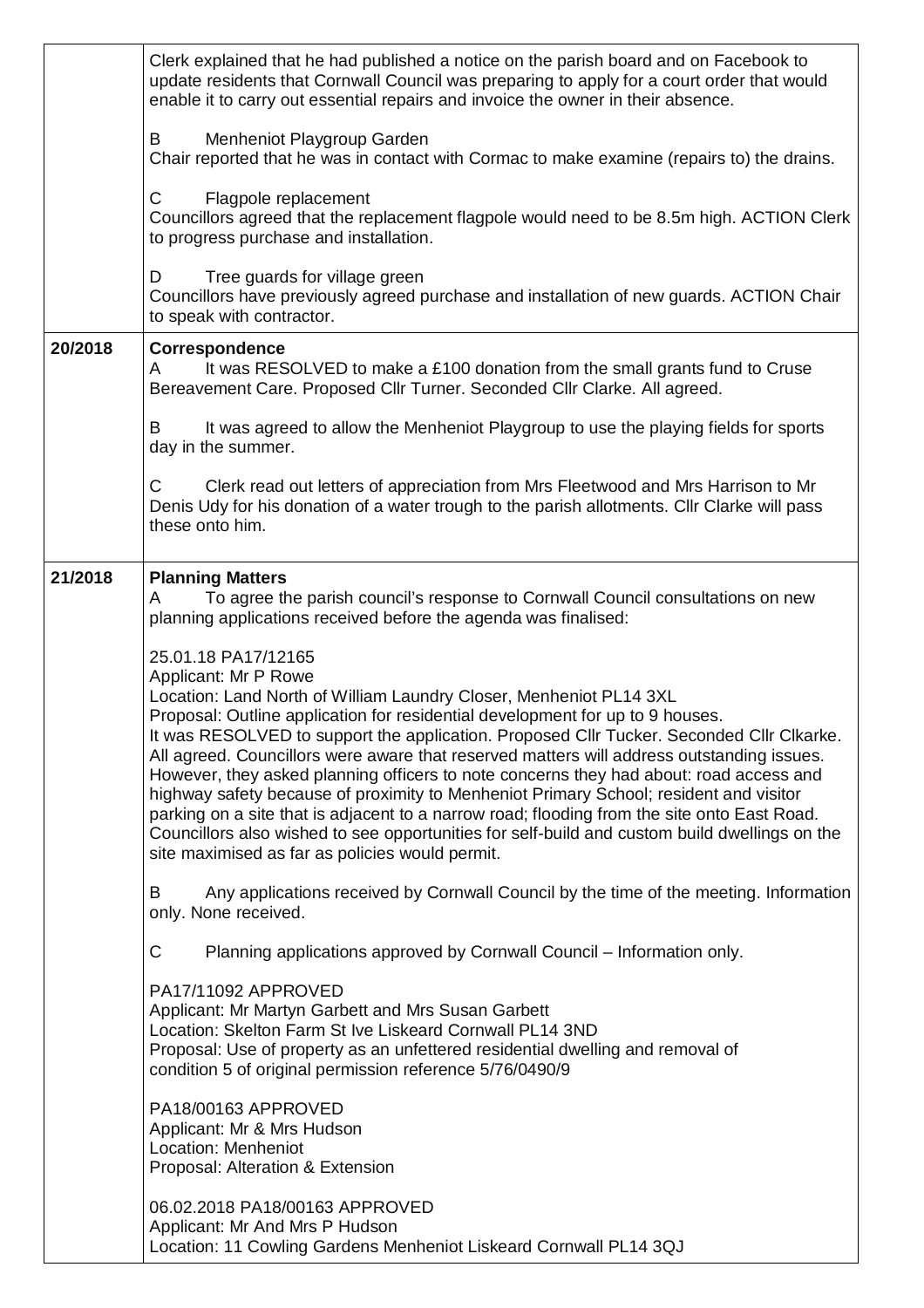|         | Proposal: Alteration and extension                                                                                                                                                                                                 |                                                                                 |                                                                                                                                                                                                                                                                                                                                                                                                                                                                                                                                                                  |           |    |        |  |  |
|---------|------------------------------------------------------------------------------------------------------------------------------------------------------------------------------------------------------------------------------------|---------------------------------------------------------------------------------|------------------------------------------------------------------------------------------------------------------------------------------------------------------------------------------------------------------------------------------------------------------------------------------------------------------------------------------------------------------------------------------------------------------------------------------------------------------------------------------------------------------------------------------------------------------|-----------|----|--------|--|--|
|         | Planning applications refused by Cornwall Council or withdrawn by the applicant.<br>D<br>Information only. None.                                                                                                                   |                                                                                 |                                                                                                                                                                                                                                                                                                                                                                                                                                                                                                                                                                  |           |    |        |  |  |
|         | Е<br><b>Planning Appeals: None</b>                                                                                                                                                                                                 |                                                                                 |                                                                                                                                                                                                                                                                                                                                                                                                                                                                                                                                                                  |           |    |        |  |  |
| 22/2018 | <b>Financial Matters</b><br>Accounts for Payment – Schedule 2017/18. It was RESOLVED to accept the<br>A<br>payment schedule and agree payment. Proposed Cllr Sneyd. Seconded Cllr Turner. All<br>agreed.                           |                                                                                 |                                                                                                                                                                                                                                                                                                                                                                                                                                                                                                                                                                  |           |    |        |  |  |
|         | Payments Schedule                                                                                                                                                                                                                  |                                                                                 | Jan 2018                                                                                                                                                                                                                                                                                                                                                                                                                                                                                                                                                         | Period    | 10 |        |  |  |
|         | <b>Date</b>                                                                                                                                                                                                                        | Payee                                                                           | <b>Description</b>                                                                                                                                                                                                                                                                                                                                                                                                                                                                                                                                               | CQ        |    | £      |  |  |
|         | 15/02/2018                                                                                                                                                                                                                         | Peter Rowe                                                                      | Allotment rent                                                                                                                                                                                                                                                                                                                                                                                                                                                                                                                                                   | 1757      | £  | 80.00  |  |  |
|         | 15/02/2018                                                                                                                                                                                                                         | Royal Mail                                                                      | <b>NDP Expenses</b>                                                                                                                                                                                                                                                                                                                                                                                                                                                                                                                                              | 1758      | £  | 39.01  |  |  |
|         | 28/02/2018                                                                                                                                                                                                                         | John Hesketh                                                                    | <b>Salary</b>                                                                                                                                                                                                                                                                                                                                                                                                                                                                                                                                                    | 1759      | £  | 522.00 |  |  |
|         | 15/02/2018                                                                                                                                                                                                                         | <b>Prydis Accounts</b>                                                          | Payroll processing                                                                                                                                                                                                                                                                                                                                                                                                                                                                                                                                               | 1760      | £  | 87.60  |  |  |
|         | 15/02/2018                                                                                                                                                                                                                         | Dernetza Medlen                                                                 | Skateboard project expenses                                                                                                                                                                                                                                                                                                                                                                                                                                                                                                                                      | 1761      | £  | 90.00  |  |  |
|         |                                                                                                                                                                                                                                    |                                                                                 |                                                                                                                                                                                                                                                                                                                                                                                                                                                                                                                                                                  |           |    |        |  |  |
|         | All cheque payments today                                                                                                                                                                                                          |                                                                                 |                                                                                                                                                                                                                                                                                                                                                                                                                                                                                                                                                                  |           | £  | 818.61 |  |  |
|         | B<br>Direct Bank Payment & Receipts. For information.                                                                                                                                                                              |                                                                                 |                                                                                                                                                                                                                                                                                                                                                                                                                                                                                                                                                                  |           |    |        |  |  |
|         | <b>Bank Payments Schedule</b>                                                                                                                                                                                                      |                                                                                 | Dec 2017                                                                                                                                                                                                                                                                                                                                                                                                                                                                                                                                                         | Period    | 9  |        |  |  |
|         | <b>Date</b>                                                                                                                                                                                                                        | Payee                                                                           | <b>Description</b>                                                                                                                                                                                                                                                                                                                                                                                                                                                                                                                                               | Pay       |    | £      |  |  |
|         | 10/01/2018                                                                                                                                                                                                                         | <b>TSO Paragon</b>                                                              | Web Hosting                                                                                                                                                                                                                                                                                                                                                                                                                                                                                                                                                      | DC        |    | 7.19   |  |  |
|         | 16/01/2018                                                                                                                                                                                                                         | Liskeard Sttaionery                                                             | <b>PPSA</b>                                                                                                                                                                                                                                                                                                                                                                                                                                                                                                                                                      | <b>DC</b> |    | 6.00   |  |  |
|         | 16/01/2018                                                                                                                                                                                                                         | Post Office                                                                     | <b>PPSA</b>                                                                                                                                                                                                                                                                                                                                                                                                                                                                                                                                                      | <b>DC</b> |    | 13.00  |  |  |
|         | 23/01/2018                                                                                                                                                                                                                         | <b>EDF Energy</b>                                                               | Car park lighting                                                                                                                                                                                                                                                                                                                                                                                                                                                                                                                                                | DD        |    | 62.32  |  |  |
|         | 24/01/2018                                                                                                                                                                                                                         | W H Smith                                                                       | <b>PPSA</b>                                                                                                                                                                                                                                                                                                                                                                                                                                                                                                                                                      | <b>DC</b> |    | 13.44  |  |  |
|         | 24/01/2018                                                                                                                                                                                                                         | Ryman                                                                           | <b>PPSA</b>                                                                                                                                                                                                                                                                                                                                                                                                                                                                                                                                                      | <b>DC</b> |    | 15.61  |  |  |
|         | 26/01/2018                                                                                                                                                                                                                         | Flags & Flagpoles                                                               | Flagpole                                                                                                                                                                                                                                                                                                                                                                                                                                                                                                                                                         | DC        |    | 399.00 |  |  |
|         | 30/01/2018                                                                                                                                                                                                                         | <b>SLCC</b>                                                                     | Membership                                                                                                                                                                                                                                                                                                                                                                                                                                                                                                                                                       | DC        | £  | 38.00  |  |  |
|         | 554.56<br>All bank payments this period<br>£                                                                                                                                                                                       |                                                                                 |                                                                                                                                                                                                                                                                                                                                                                                                                                                                                                                                                                  |           |    |        |  |  |
|         | <b>Bank Receipts Schedule</b>                                                                                                                                                                                                      |                                                                                 | Dec 2017                                                                                                                                                                                                                                                                                                                                                                                                                                                                                                                                                         | Period    | 9  |        |  |  |
|         | <b>Date</b>                                                                                                                                                                                                                        | Payer                                                                           | <b>Description</b>                                                                                                                                                                                                                                                                                                                                                                                                                                                                                                                                               |           |    | £      |  |  |
|         | 11/12/2017                                                                                                                                                                                                                         | Lloyds Bank                                                                     | Interest                                                                                                                                                                                                                                                                                                                                                                                                                                                                                                                                                         |           | £  | 3.78   |  |  |
|         | 29/01/2018                                                                                                                                                                                                                         | MJ Rowe                                                                         | Allotment rent                                                                                                                                                                                                                                                                                                                                                                                                                                                                                                                                                   |           | £  | 12.00  |  |  |
|         | 29/01/2018                                                                                                                                                                                                                         | N Scantlebury                                                                   | Allotment rent                                                                                                                                                                                                                                                                                                                                                                                                                                                                                                                                                   |           | £  | 12.00  |  |  |
|         | 30/01/2018                                                                                                                                                                                                                         | S Bailey                                                                        | Allotment rent                                                                                                                                                                                                                                                                                                                                                                                                                                                                                                                                                   |           | £  | 12.00  |  |  |
|         |                                                                                                                                                                                                                                    |                                                                                 |                                                                                                                                                                                                                                                                                                                                                                                                                                                                                                                                                                  |           | £  |        |  |  |
|         | All bank receipts this period                                                                                                                                                                                                      |                                                                                 |                                                                                                                                                                                                                                                                                                                                                                                                                                                                                                                                                                  |           |    | 39.78  |  |  |
|         | C<br>Bank Reconciliation: at the close of business on 31 January 2018, the council held<br>£16,287.70 in current account and £86,220.72 on deposit.<br>D<br>CIIr Sneyd reviewed a selection bank payments from the previous month. |                                                                                 |                                                                                                                                                                                                                                                                                                                                                                                                                                                                                                                                                                  |           |    |        |  |  |
| 23/2018 | <b>Councillors' Reports</b><br>A                                                                                                                                                                                                   | Cllr Demelza Medlen<br>Proposed Cllr Turner. Seconded Cllr Kendall. All agreed. | The councillor presented a selection of proposals for the design of the skate park and<br>reminded the meeting that a public consultation would take place at the Parish Hall on<br>Monday 26 February 2018 between 3.30pm and 6pm. Residents in the immediate locality<br>would receive an invitation to attend shortly. The consultation will identify the preferred<br>choice of the park's layout, after which the organising group will make an application for<br>planning permission. It was RESOLVED to pay the £47 application fee to Cornwall Council. |           |    |        |  |  |